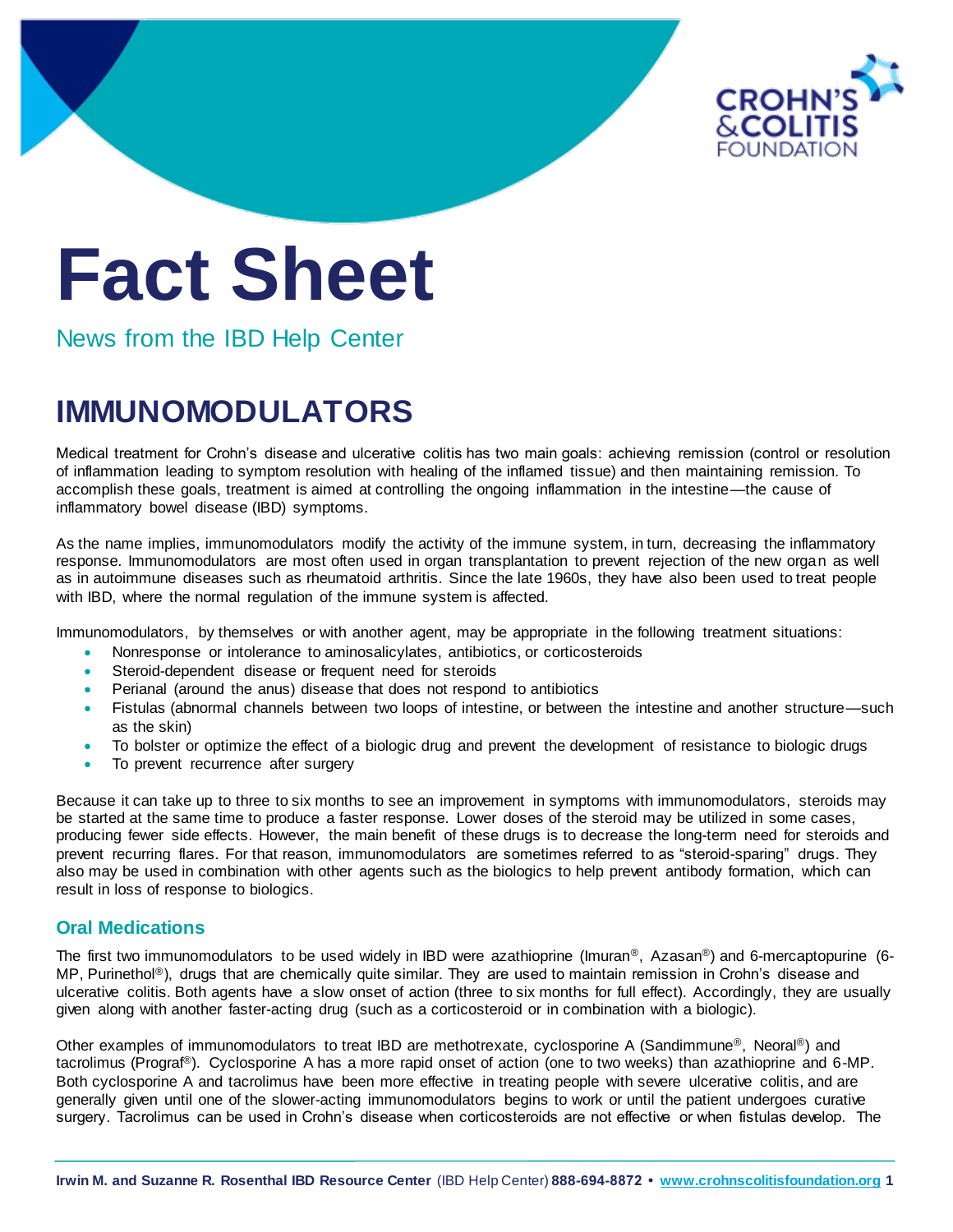immunomodulators require monitoring with periodic assessments of blood counts, chemistries, and levels, depending on which one is prescribed.

#### **Alternate Methods of Delivery**

Tacrolimus may be applied topically for Crohn's disease that affects the mouth or perineal area. Topical tacrolimus is also used to treat pyoderma gangrenosum, an ulcerating skin disorder often associated with IBD. Methotrexate (MTX<sup>®</sup>, Rheumatrex<sup>®</sup>, Mexate<sup>®</sup>) may work more rapidly than azathioprine or 6-MP, and is most effective when given by weekly injections. It may be an option for people with Crohn's disease who have not responded to other treatments and cannot tolerate other immunosuppressants. The effectiveness of methotrexate in ulcerative colitis is uncertain based on recent clinical trials.

#### **Side Effects**

- **Azathioprine and 6-MP:** Infrequent reported side effects may include headache, nausea, vomiting, diarrhea, and malaise (general feeling of illness). Changing from azathioprine to 6-MP or vice versa may reduce some of these reactions. Canker sores in the mouth, rash, fever, joint pain, and liver inflammation are unlikely to be affected by changing from azathioprine to 6-MP or vice versa. Less common side effects include pancreatitis (inflammation of the pancreas) and bone marrow suppression, which may increase the risk of infection or serious bleeding. A return to normal blood cell production may take several weeks after discontinuing the medication. A four-fold (four out of 10,000 people with IBD on these drugs) increased risk in non-Hodgkin's lymphoma (cancer of the lymph nodes) has also been recognized; however, it remains a rare adverse event in patients taking 6-MP or azathioprine.
- **Cyclosporine and tacrolimus:** Infrequently reported side effects include decreased kidney function, hepatitis, increased risk of infections, diabetes, increased cholesterol levels, sleep problems, headache, mild tremor, seizure, high blood pressure, swollen gums, tingling of the fingers and feet, increased facial hair, and a small increased risk of lymphoma.
- **Methotrexate:** Infrequently reported side effects include flu-like symptoms (nausea, vomiting, headache, fatigue, and diarrhea), severe mouth sores and low white blood cell count. Less common but more serious side effects include scarring of the liver and lung inflammation. Scarring of the liver can be made worse by diabetes, being overweight, and alcohol consumption. Some of the side effects with methotrexate can be prevented by adding folic acid, a vitamin.

#### **Special Considerations**

- Immunomodulators reduce the activity of the immune system. In so doing, they also decrease the body's ability to combat infection and certain cancers like skin cancer or lymphoma. Be sure to report any incidence of fever, chills, or sore throat to your doctor.
- Blood tests should be performed frequently with all immunomodulators to check for effects on the bone marrow, liver, and kidneys. Blood pressure and kidney function need to be closely monitored with cyclosporine A and tacrolimus.
- Women who are pregnant or wish to become pregnant should talk to their doctors before taking methotrexate. Methotrexate use should be avoided (by pregnant women and by both men and women for several months before conception) because it may lead to pregnancy loss or possible birth defects.
- Patients receiving immunomodulators should be regularly vaccinated for transmissible infections such as flu (yearly) and pneumonia, both vaccines are safe to administer to persons receiving immnuosuppression. However, live forms of the flu vaccine should be avoided in patients taking immunomodulators. The shingles vaccine may also be recommended. There is an inactivated shingles vaccine series, given as two injections spaced two to six months apart, currently available for persons over the age of 50. Other live vaccines and travel immunizations (yellow fever) should not be given unless this is specifically discussed with the prescribing physician or a travel medicine expert.